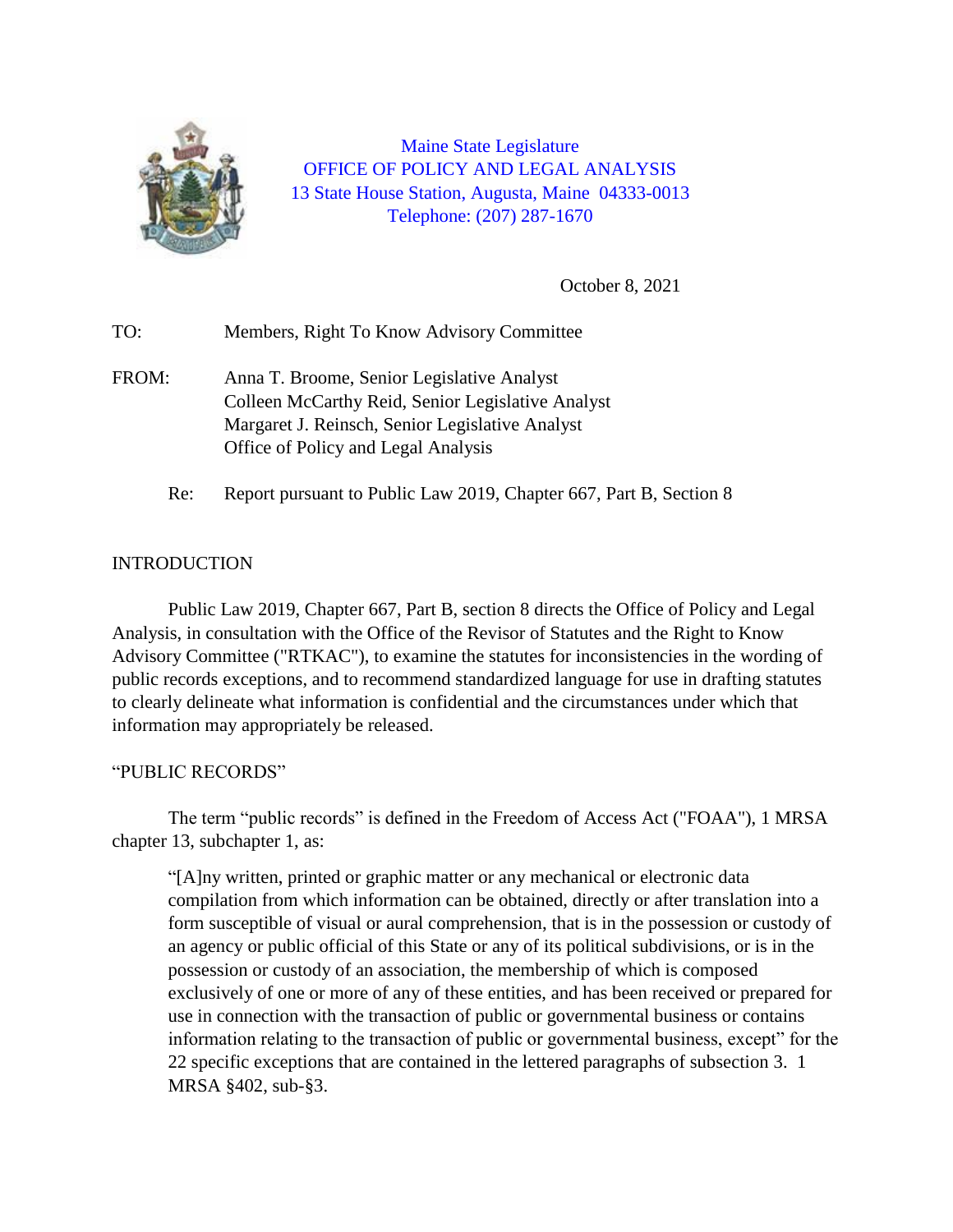The very first exception to this broad definition is "Records that have been designated confidential by statute[.]" 1 MRSA §402, sub-§3, ¶A. Most public records exceptions located outside of the Freedom of Access Act are described as "not a public record," are designated "confidential" or include a different reference to the FOAA to indicate that the records are not available to the public.

#### THE ROAD TO STANDARDIZED LANGUAGE

As required by law, the Right to Know Advisory Committee reviews existing public records exceptions in Maine statutes and makes recommendations to the Legislature whether to continue, amend or repeal those exceptions. In our work staffing the RTKAC and assisting the RTKAC when reviewing existing public records exceptions, we have identified inconsistencies and sometimes ambiguous language throughout the statutes. The Legislature has corrected the most problematic wording upon the recommendation of the RTKAC. Without having an established template, however, the RTKAC has been hesitant to seek changes for other more nuanced inconsistencies or to recommend strict compliance with standardized language. Later in this report, we recommend standardized language for use in drafting statutes.

As the Legislature recognized in Public Law 2019, chapter 667, there is great benefit to records custodians as well as the public for the laws to be crystal clear as to which records or information is subject to the public's right to inspect and copy, and whether exceptions to that right exist. There are instances in the statutes where the law describes a record as being "not a public record" and others where the law describes a record as being "confidential." Informally, some have suggested that the use of these alternate phrases in the statutes requires a different interpretation of their meaning:

- If the statute designates a record "confidential": The public has no right of access, and it appears the record custodian is restricted as to who can receive, copy or inspect the record.
- If the statute says that a record is "not a public record": The public has no right to access the record, but does the record custodian have discretion as to whether to share the record and with whom?

We have been unable to find legal authority – statutory or caselaw – to support the dichotomy represented by these informal interpretations. Many statutes over the years have been drafted to include both terms, i.e., that a record is confidential and not a public record. Such language provides implied support for the distinction, but there is no indication in any of these statutes that such wording is anything more than belt and suspenders to ensure the public is not given access to the specific record. That the difference in wording results in different interpretations appears unintentional when six of the 22 public records exceptions listed in Title 1, section 402, subsection 3, are reviewed in detail. Paragraphs H, L, M, Q, U and  $V^1$  all spell out specific records that are not public records, and then explicitly authorize the sharing with or disclosure to certain individuals or entities for express purposes. If being "not a public record"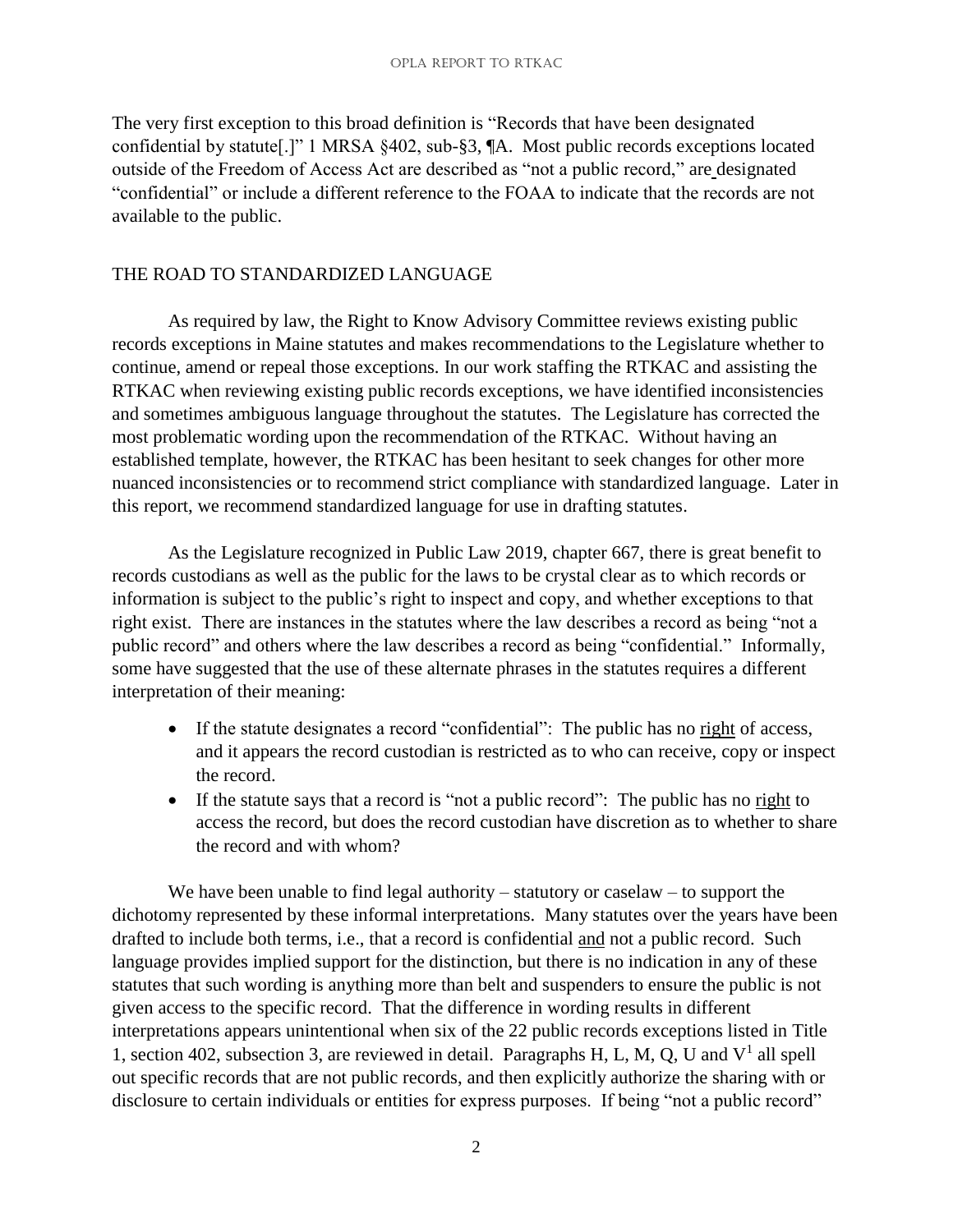#### OPLA Report to RTKAC

only extinguished the public's right to access such records, and did not limit the custodian's discretion to share the records, then the explicitly-authorized sharing or disclosure would not be necessary.

The current mix of language creates ambiguity about the intended meaning of laws governing public records exceptions, and we believe the Right to Know Advisory Committee can use this opportunity to establish consistent wording that provides clear instruction as to the treatment of otherwise public records. We are happy to help with a discussion about the intent and the wording of public records exceptions; we suggest that the following general considerations and questions be included in your analysis.

- The FOAA default: Every record in the hands of a governmental entity that is about governmental activity is a public record.
- The FOAA default: The public has a right to inspect and copy every public record.
- The Law Court has stated that exceptions to the FOAA must be strictly construed. (most recently in *Blue Sky West, LLC v. Maine Revenue Services*, 2019 ME 137)
- Question: Is a record custodian's duty the same whether a statute provides that a record is "not a public record" or a statute designates a record as "confidential"?

# SUGGESTED LANGUAGE

We offer the following examples of suggested language for different drafting situations that relate to the confidentiality of a record that would otherwise be public and any circumstances authorizing the disclosure (or not) of that confidential record. The Office of the Revisor of Statutes was consulted to ensure the examples we suggest conform with the style and grammar conventions applied by the Office of the Revisor of Statutes to help ensure consistency throughout the statutes.

# **Designating a record as confidential**

To designate a record as confidential, there are multiple examples in the statutes where the phrase "confidential and may not be disclosed" is used.

Example from 5 MRSA §244-C, sub-§3 (first sentence only; highlighted language in yellow is redundant and not necessary):

# *Except as provided in this subsection, audit working papers are confidential and may not be disclosed to any person.* auge<br>and i

The added language in the above example describing that a record "may not be disclosed" may not be necessary. We suggest that the language of a statutory exception be drafted clearly and in a consistent manner. If a record is designated as "confidential," it is not necessary to add language prohibiting disclosure as the intent of both phrases is the same.

Example from 18-C MRSA §9-310: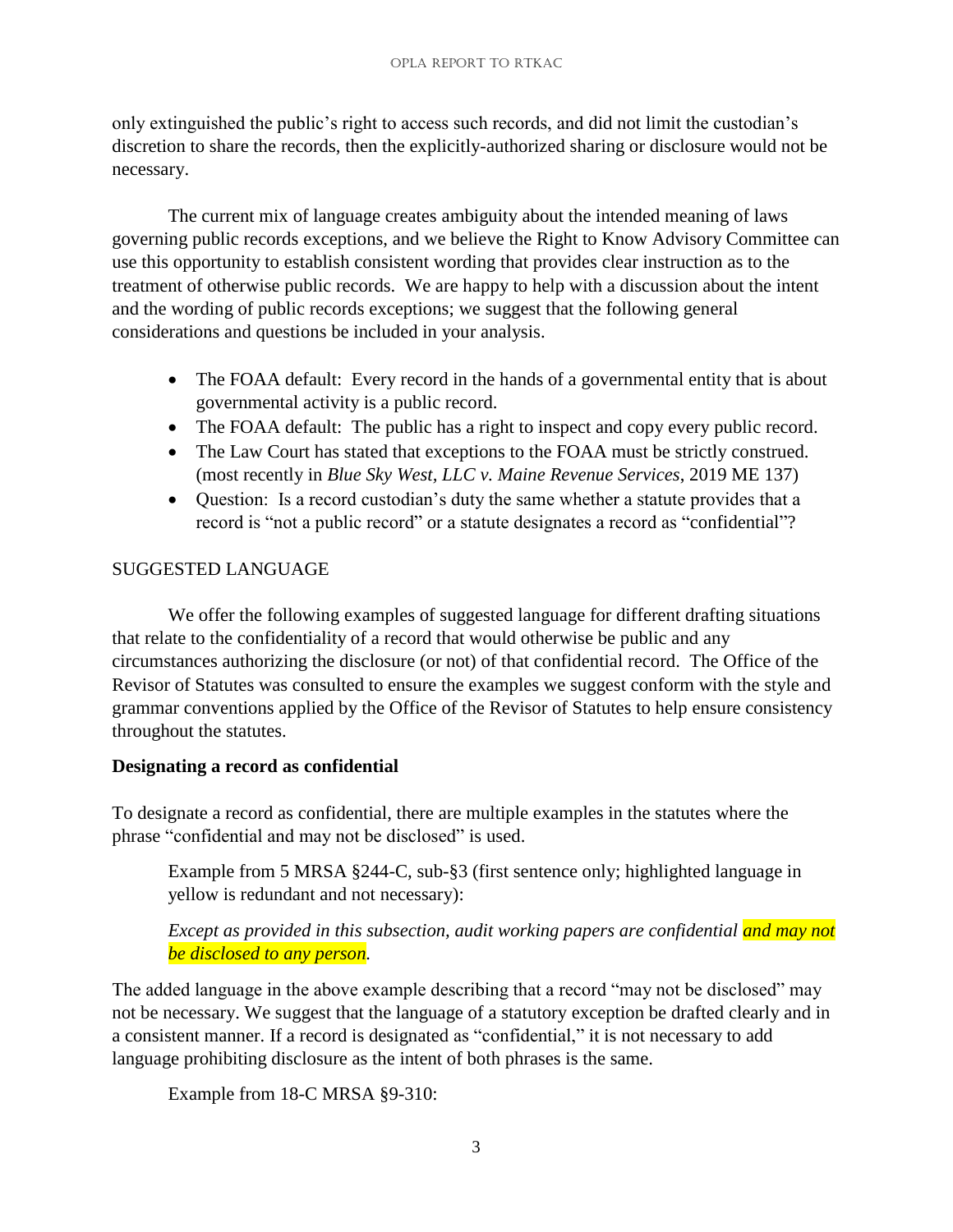*Notwithstanding any other provision of law and except as provided in Title 22, section 2768, all court records relating to an adoption decreed on or after August 8, 1953 are confidential.*

#### **Authorizing disclosure of a confidential record**

When the Legislature intends to authorize the disclosure in certain circumstances of records generally designated as confidential, we recommend that drafters include language that clearly describes when, how and to whom the confidential information may be disclosed as outlined in the examples provided below.

# • **Authorizing the disclosure of a confidential record to a certain person**

When the Legislature intends that it is permissible for a confidential record to be disclosed to a certain person, the following is an example contained in current law that may be used in these circumstances.

Example from 4 MRSA §1806, sub-§2, ¶F:

*F. Any information obtained or gathered by the commission when performing an evaluation or investigation of an attorney is confidential, except that it may be disclosed to the attorney being evaluated or investigated.*

# • **Authorizing the disclosure of a confidential record with permission**

When the Legislature intends that a confidential record may be shared only with permission, the following is an example contained in current law that may be used in these circumstances.

Example from 1 MRSA §538, sub-§3 (first sentence only):

*Information in records of the network manager or collected by InforME relating to the identity of or use by users of electronic services is confidential and may be released only with the express permission of the user or pursuant to court order.*

# • **Authorizing the disclosure of a confidential record for certain purposes**

When the Legislature designates records as confidential, there are often situations in which it is important to share or make the information available to a limited number of people and for a limited purpose. The governmental entity is required to collect the information in order to provide services or carry out the statute, and often that information must be shared in order to meet the requirements of the statute; the authorized disclosure is limited to the listed recipients.

Example from 17-A MRSA §2108 (highlighted language in blue suggests revision described below):

# *17-A MRSA §2108. Confidentiality of victim records*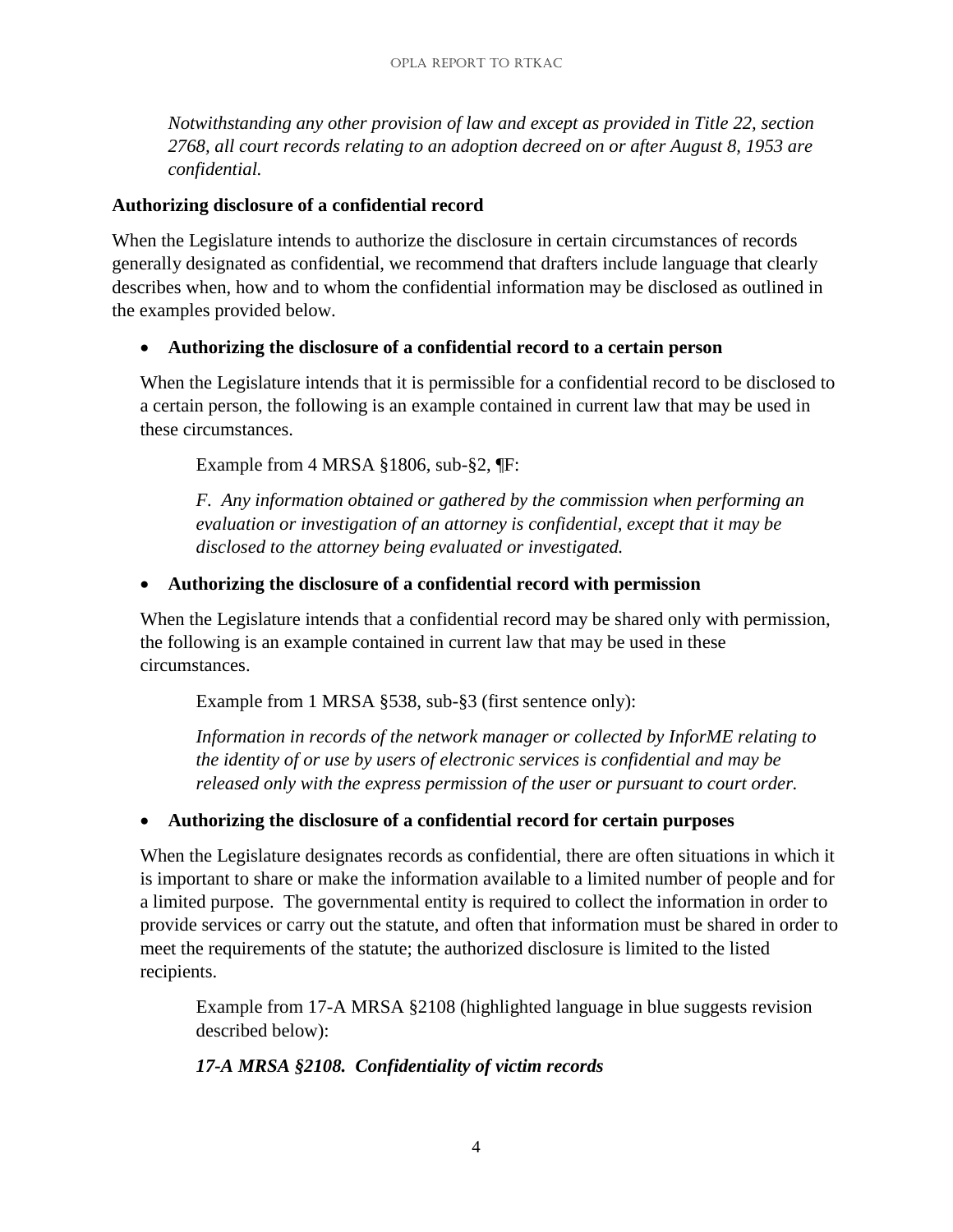*1. General rule of confidentiality. Records that pertain to a victim's current address or location or that contain information from which a victim's current address or location could be determined must be kept confidential are confidential, subject to disclosure only as authorized in this section.* 

*2. Disclosure to law enforcement or victims' service agency. Records that pertain to a victim's current address or location or that contain information from which a victim's current address or location could be determined may be disclosed only to:* 

*A. A state agency if necessary to carry out the statutory duties of that agency;* 

*B. A criminal justice agency if necessary to carry out the administration of criminal justice or the administration of juvenile justice;* 

*C. A victims' service agency with a written agreement with a criminal justice agency to provide services as a victim advocate; or* 

*D. A person or agency upon request of the victim.*

This example from Title 17-A about information related to crime victims identifies specific information that the Department of Corrections collects and authorizes the sharing of that information with particular agencies or individuals that meet the listed requirements, and only for the described purposes. The interest of the public, as well as the interest of any individual other than those identified in the section, in that information is outweighed by the privacy and safety needs of the victim.

Note, however, that the FOAA uses the terminology "designated confidential by statute" as an exception to being a "public record"; we recommend changing the highlighted text to: are confidential.

# • **Authorizing the disclosure of a confidential record to third parties with conditions**

There are occasions when the Legislature intends that a confidential record may be disclosed to third parties with conditions. If the Legislature intends to allow the disclosure of confidential information to third parties only when certain circumstances exist or when the recipient agrees to specific action, the Legislature should be very clear in describing the third parties to whom confidential records or information may be disclosed and what conditions apply to that disclosure.

Example from former 24-A MRSA §216, sub-§5, ¶B.

*The superintendent may disclose information that is confidential under this subsection to other jurisdictions if the recipient of the information agrees to maintain the same level of confidentiality provided under Maine law and has demonstrated that it has the legal authority to do so.*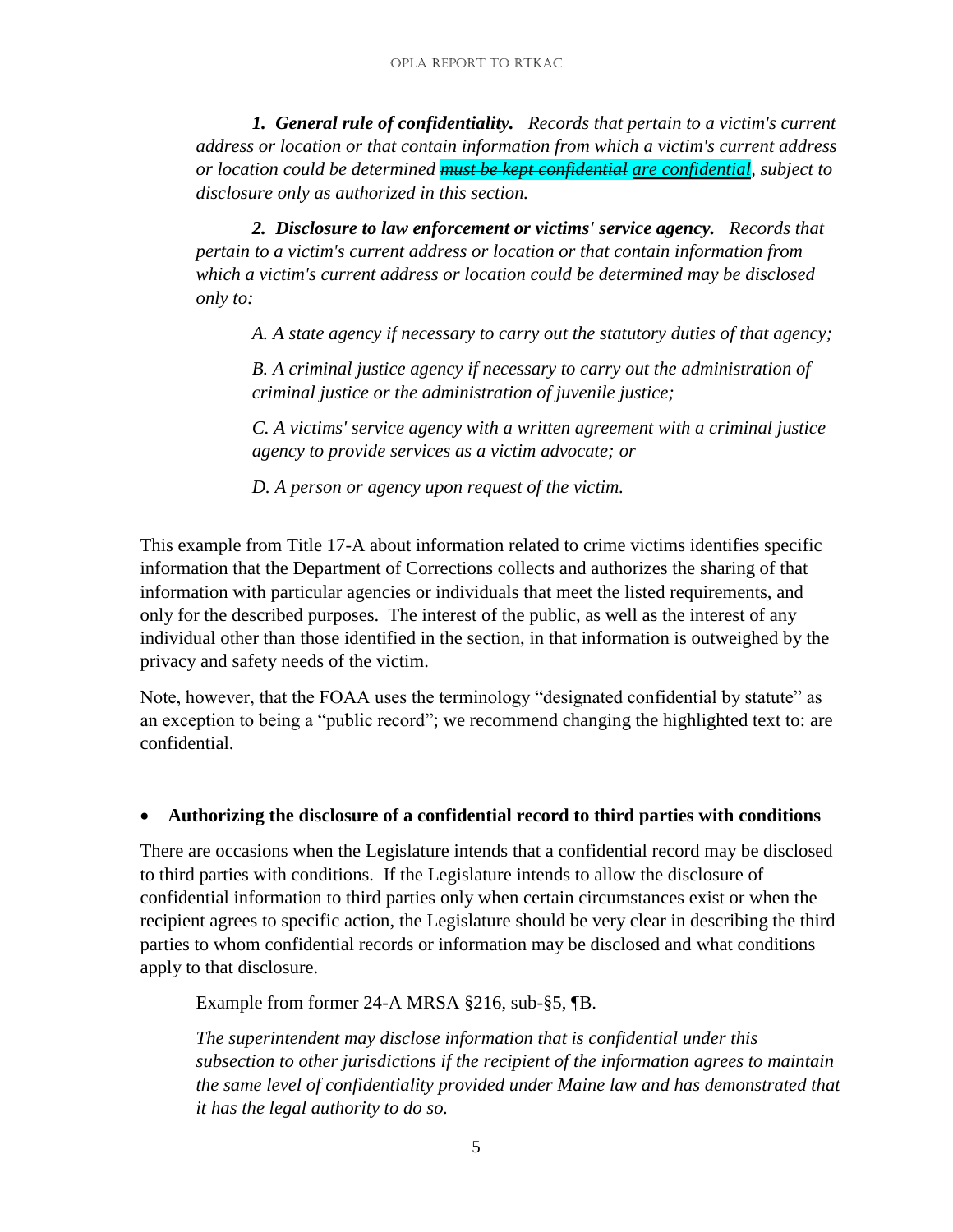While the above example authorizes the disclosure of confidential information to third parties, the language broadly describes those third parties and the circumstances under which the information may be disclosed. We suggest that the language should be more specific in its description of the third parties to whom the confidential information may be disclosed and the conditions or purposes of the disclosure. We suggest the use of the following example as a recommended template for drafters.

Example from 22 MRSA §2425-A, sub-§12, ¶G (highlighted language in blue suggests revision for consistency; highlighted language in yellow is redundant and not necessary)

*G. Records maintained by the department pursuant to this chapter that identify applicants for a registry identification card, registered patients, registered caregivers and registered patients' medical providers are confidential and may not be disclosed, except as provided in this subsection and only as follows:* 

*(1) To department employees who are responsible for carrying out this chapter;* 

*(2) Pursuant to court order or subpoena issued by a court;* 

*(3) With written permission of the registered patient or the patient's guardian, if the patient is under guardianship, or a parent, if the patient has not attained 18 years of age;* 

*(4) As permitted or required for the disclosure of health care information pursuant to section 1711-C;* 

*(5) To a law enforcement official for verification purposes. The records may not be disclosed further than necessary to achieve the limited goals of a specific investigation; and* 

*(6) To a registered patient's treating medical provider and to a registered patient's registered caregiver for the purpose of carrying out this chapter.*

# • **Authorizing the disclosure of aggregated or summarized data when individual records are confidential**

There are occasions when the Legislature intends records to be confidential but also intends to permit the data from those individual records to be aggregated or summarized and made available to the public.

Example from former 20-A MRSA §6455: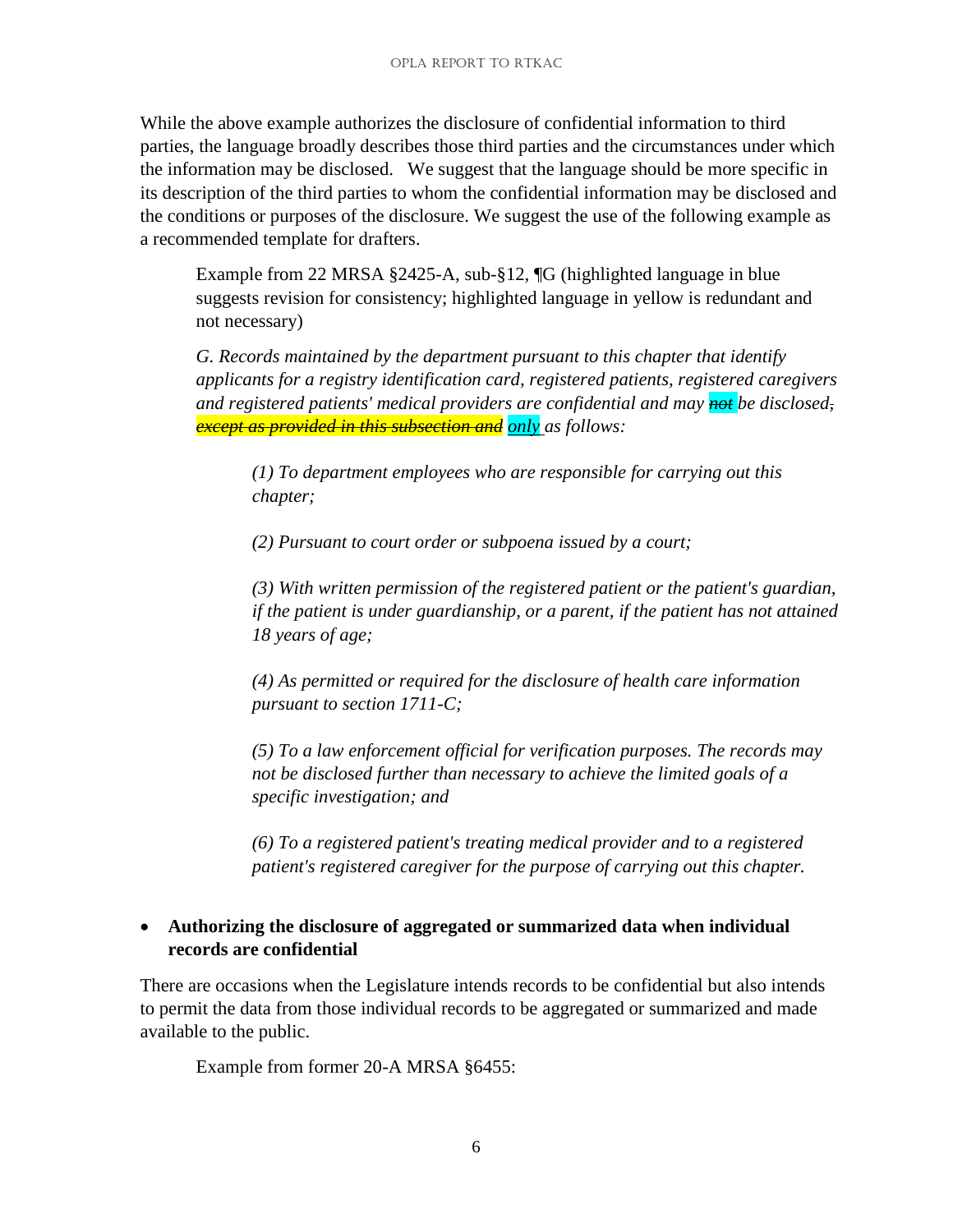*Body mass index data from students is confidential, except that a school nurse shall report the data collected to the Department of Health and Human Services in the aggregate only and may not identify an individual student.*

Example from 8 MRSA §1006, sub-§7:

*When financial and operating information, business records, business plans and marketing plans that are confidential under this section are submitted, the board and the applicant or licensee shall prepare a publicly available document that summarizes the confidential information in a manner that maximizes public access to that information.*

While the above examples authorize the release of data, we note that the language could be clearer in stating the circumstances when confidential records may be disclosed in aggregate or summary form and to whom those records may be disclosed. We suggest that the language should more fully articulate the Legislature's intent and suggest the use of the following examples as recommended templates for drafters.

Example from 22 MRSA §7250, sub-§3:

**3***. Permissible disclosure of information. The department may provide prescription monitoring information for public research, policy or education purposes as long as all information reasonably likely to reveal the patient or other person who is the subject of the information has been removed.*

Example from 22 MRSA §8733 (highlighted language in yellow is redundant and not necessary):

*Information provided to the organization as required by this subchapter by a manufacturer, wholesale drug distributor or pharmacy benefits manager is confidential and not a public record under Title 1, chapter 13, except that the organization may share information:* 

*1. Bureau of Insurance. With the Department of Professional and Financial Regulation, Bureau of Insurance, to the extent necessary for the bureau to enforce the provisions of Title 24‑A, as long as any information shared is kept confidential; and* 

*2. Aggregate. In the aggregate, as long as it is not released in a manner that allows the identification of an individual drug or manufacturer, wholesale drug distributor or pharmacy benefits manager.*

#### • **Making a confidential record public upon the occurrence of certain events**

Consistent with the purposes of the Freedom of Access Act to ensure all the activities of government are open to the public, sometimes the best way to tailor confidentiality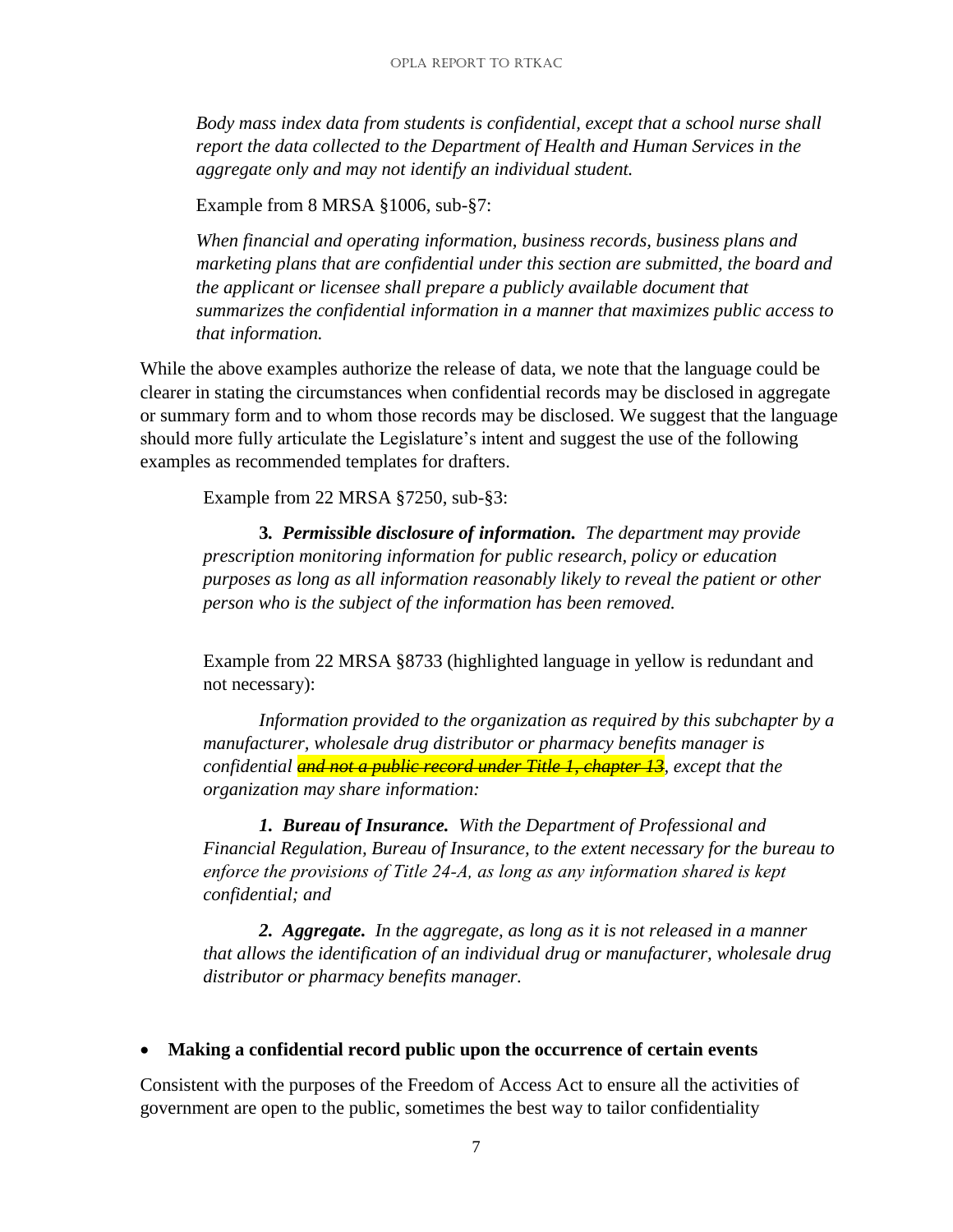provisions as narrowly as possible is to make sure the confidentiality applies only as long as necessary. Some records need to be kept confidential while an activity or process is ongoing in order to avoid undue influence, to prevent the skewing of results or to prohibit the premature release of information until the activity or process is complete.

Example from 4 MRSA §1806, sub-§2 ¶E:

*A request for funds for expert or investigative assistance that is submitted by an indigent party or by an attorney on behalf of an indigent client is confidential. The decision of the executive director of the commission hired pursuant to section 1804, subsection 1, or the executive director's designee, to grant or deny such a request is not confidential after a case has been completed. A case is completed when the judgment is affirmed on appeal or the period for appeal has expired.*

The following example provides that complaints and investigative records of the Maine Pilotage Commission (which ensures ships coming into port have a harbor pilot) are confidential until the investigation is concluded. It explicitly states when an investigation has been concluded so it is clear when the records are available to the public.

Example from 38 MRSA §100-A

#### *§100-A. Confidentiality of complaints and investigative records*

*1. During investigation. All complaints and investigative records of the commission are confidential during the pendency of an investigation. Those records become public records upon the conclusion of an investigation unless confidentiality is required by some other provision of law. For purposes of this section, an investigation is concluded when:* 

*A. A notice of an adjudicatory hearing under Title 5, chapter 375, subchapter IV has been issued;* 

*B. The complaint has been listed on a meeting agenda of the commission;* 

*C. A consent agreement has been executed; or* 

*D. A letter of dismissal has been issued or the investigation has otherwise been closed.* 

The confidentiality protection can also be set to expire after the passage of a set period of time. The following example addresses property acquisition records held by the Department of Transportation and the Maine Turnpike Authority.

Example from 23 MRSA §63, sub-§3:

*3. Records relating to negotiations and appraisals. The records and correspondence relating to negotiations for and appraisals of property are public records beginning 9 months after the completion date of the project according to the*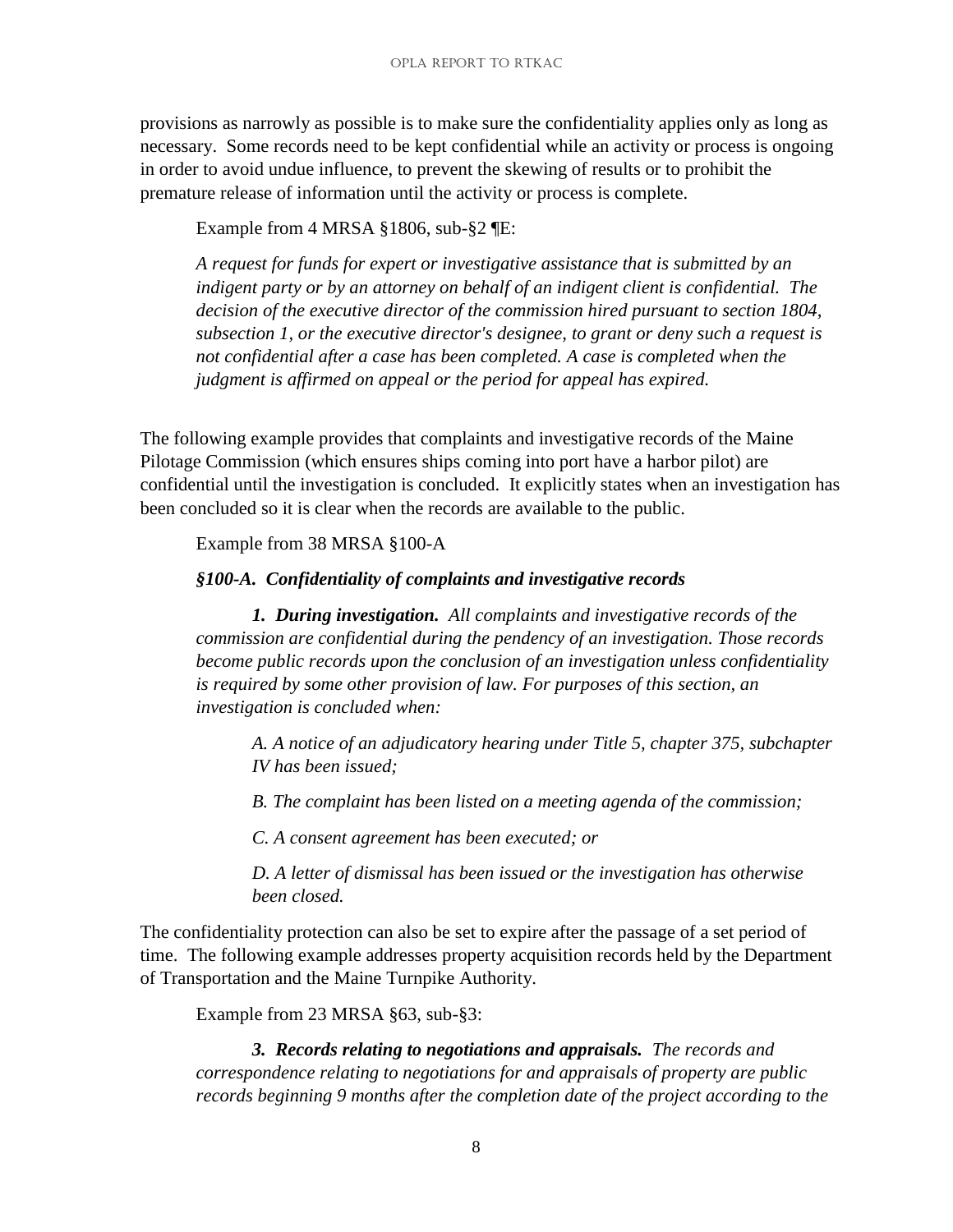*record of the department or Maine Turnpike Authority, except that records of claims that have been appealed to the Superior Court are public records following the award of the court.* 

# • **Prohibiting the disclosure of a confidential record through compulsion or judicial process**

There are occasions when the Legislature intends that a confidential record is not available to the public and is not subject to disclosure through compulsion or judicial process. If the Legislature intends to prohibit a record designated as confidential from being disclosed further as part of a legal or judicial proceeding, the Legislature should affirmatively state that the confidential record may not be disclosed in those circumstances.

Example from former 20-A MRSA §6455:

*Information that is confidential under this subsection is not subject to discovery, subpoena or other means of legal compulsion for its release to any person or entity or admissible as evidence in any civil, criminal, judicial or administrative proceeding.*

While the above example does indirectly reference information that is confidential and states that that information is not subject to discovery, subpoena or other means of compulsion for its release, we suggest that the language should affirmatively describe the information that is confidential and then articulate that disclosure required or ordered in a legal proceeding is not permitted. We suggest the use of the following examples as recommended templates for drafters.

Example from 22 MRSA §4008, sub-§3-A:

*3-A. Confidentiality. The proceedings and records of the child death and serious injury review panel created in accordance with section 4004, subsection 1, paragraph E are confidential and are not subject to subpoena, discovery or introduction into evidence in a civil or criminal action. The commissioner shall disclose conclusions of the review panel upon request, but may not disclose data that is otherwise classified as confidential.*

Example from 24-A MRSA §962, sub-§2 (highlighted language in yellow is redundant and not necessary):

*Except as provided in this subsection, all protected valuation information is confidential, must be kept confidential by the superintendent, is not a public record and is not subject to subpoena or discovery or admissible in evidence in any private civil action. The superintendent may use the documents, materials or other information in the furtherance of any regulatory or legal action brought as a part of the superintendent's official duties, including sharing the information on a confidential basis under section 216, subsection 5.*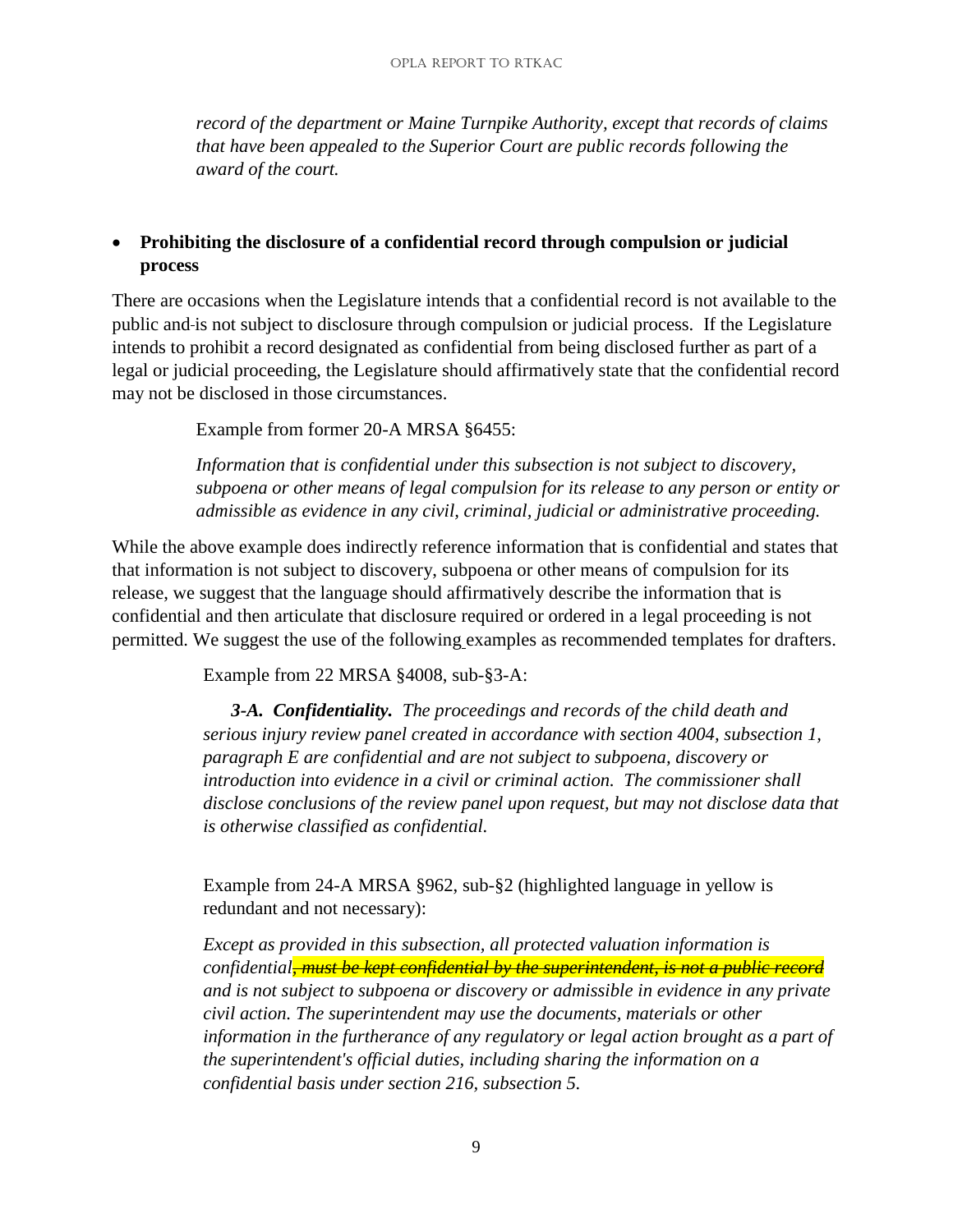Note, however, in the examples above, the language in one exception refers to the record being inadmissible as evidence in a civil or criminal action and one exception only refers to the record being inadmissible in a private civil action. We recommend that drafters consider the different types of legal proceedings and specifically state the proceedings to which the exception applies, e.g. civil, criminal or administrative proceedings.

Another consideration is whether a record would be within the scope of a privilege against discovery or use as evidence. The definition of "public record" in the Freedom of Access Act currently provides an exception in 1 MRSA section 402, subsection 3, paragraph B for records "that would be within the scope of a privilege against discovery or use as evidence recognized by the courts of this State in civil or criminal trials if the records or inspection thereof were sought in the course of a court proceeding." While paragraph B provides a general exception for records within the scope of a privilege, we suggest that when the Legislature is establishing an exception that prohibits the disclosure of a confidential record pursuant to subpoena, discovery or other legal means that the Legislature also consider whether a privilege may also exist with regard to that record.

#### **CONCLUSION**

 $\overline{\phantom{a}}$ 

Based on our examination of existing public records exceptions, we have identified inconsistencies in and ambiguity about the intended meaning of these exceptions and have suggested standardized language and guidance for drafting public records exceptions. We believe the Right to Know Advisory Committee can use this opportunity to make recommendations for the use of standardized language in the statutes that provides clear instruction for records custodians and the public about which records are subject to the public's right to inspect and copy, and whether exceptions to that right exist. We look forward to assisting you as you continue your discussion of this important topic.

<sup>1</sup> From 1 MRSA Section 402, subsection 3:

H. Medical records and reports of municipal ambulance and rescue units and other emergency medical service units, except that such records and reports must be available upon request to law enforcement officers investigating criminal conduct;

L. Records describing security plans, security procedures or risk assessments prepared specifically for the purpose of preventing or preparing for acts of terrorism, but only to the extent that release of information contained in the record could reasonably be expected to jeopardize the physical safety of government personnel or the public. Information contained in records covered by this paragraph may be disclosed to the Legislature or, in the case of a political or administrative subdivision, to municipal officials or board members under conditions that protect the information from further disclosure. For purposes of this paragraph, "terrorism" means conduct that is designed to cause serious bodily injury or substantial risk of bodily injury to